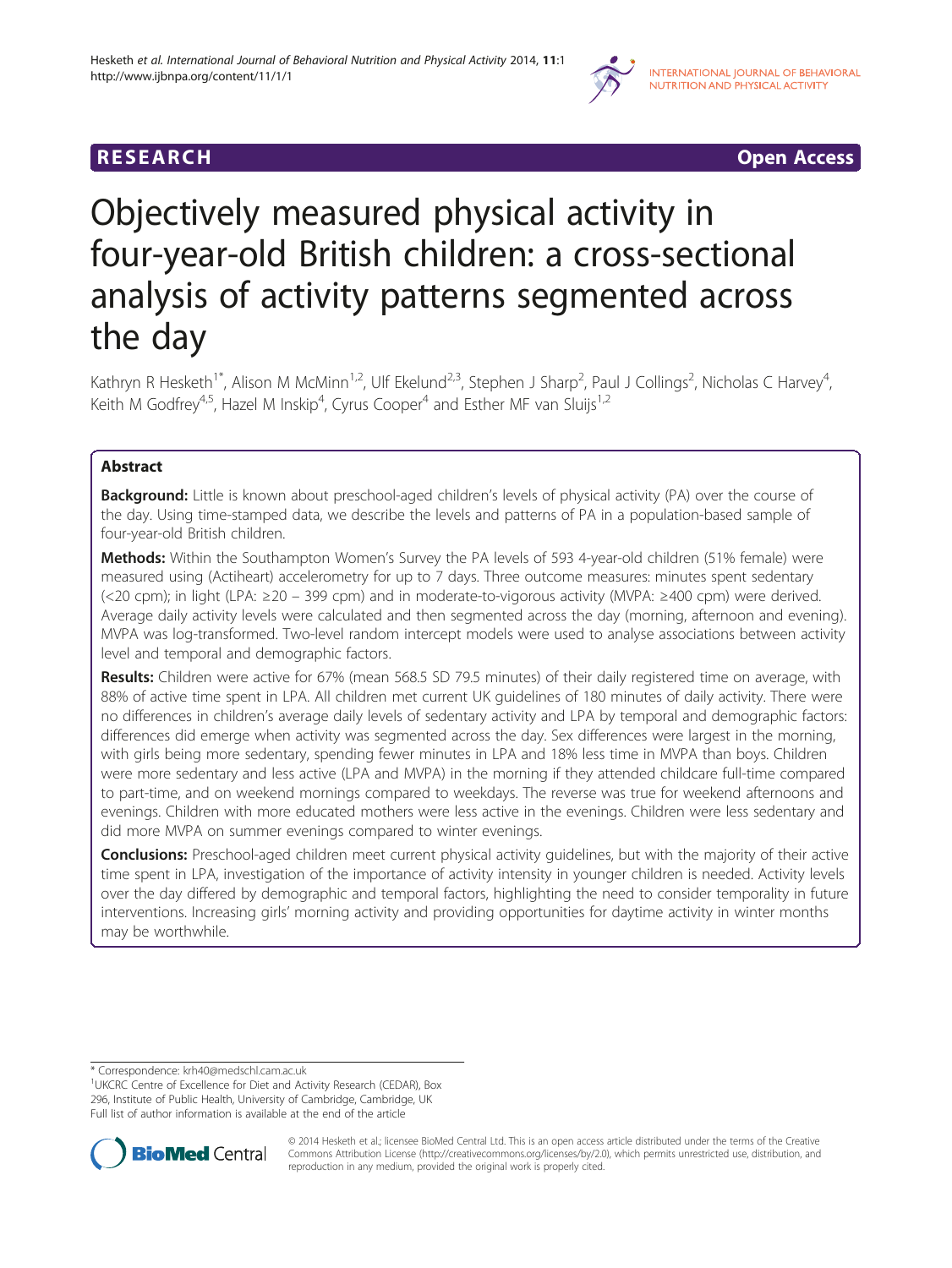### Introduction

Physical activity plays an important role in children's physical and mental wellbeing [\[1](#page-7-0),[2](#page-7-0)], with particular benefits for preschool children's (3-5 years) social, gross motor and development skills [[3,4\]](#page-7-0). Although the longterm benefits of being physically active from a very young age have yet to be confirmed, emerging evidence suggests that active children under 5 have better health and cognitive outcomes compared to less active peers, with positive habit formation early in life likely to be beneficial [\[5](#page-7-0)]. Establishing a high baseline level of physical activity when young could be especially important given that activity levels are known to decrease from late childhood, through adolescence into adulthood [\[6,7](#page-7-0)].

Whilst there is a perception that young children are constantly active [\[8,9](#page-7-0)], prevalence estimates suggest that this may not be the case. A review in 2010 found that preschool children accrue only limited amounts of physical activity during the preschool day, are sedentary for large amounts of time, and fail to meet the then recommended activity guidelines (>60 minutes MVPA) [\[10](#page-7-0)]. These guidelines, from National Association for Sport and Physical Education (NASPE), advocated 60 minutes of structured physical activity, with at least 60 minutes and up to several hours of further unstructured play each day for the under-5 s [[11\]](#page-7-0). Yet when adherence to these recommendations was assessed across 39 studies, only 54% of children met these guidelines [[12](#page-8-0)].

More recently, new physical activity guidelines for preschool-aged children have been published in Canada [[13](#page-8-0)], Australia [\[14](#page-8-0)], the UK [[15](#page-8-0)], and the USA [[16](#page-8-0)]. Broadly similar, they recommend preschool-aged children should be active for 180 minutes daily. Importantly, these guidelines do not specify activity intensity, instead focusing on maximising activity throughout the day [[13](#page-8-0)-[15](#page-8-0)]. Recommendations for sedentary behaviour in this age group also vary internationally, with UK recommendations stating that the time children spend sedentary or restrained when not asleep should be limited [[15](#page-8-0)]. Other guidelines advocate limiting screen time to 1 hour or less per day (Australia [[14](#page-8-0)]) or restricting sedentary time to less than 1 hour at a time (US [[16\]](#page-8-0)). Using these new guidelines, published evidence from Australia [\[17\]](#page-8-0) suggests young children are active for around 130 minutes on average each day, equating to roughly 16% of measured time. The amount of moderate-to-vigorous physical activity (MVPA) children engaged was approximately 4.8% [[17](#page-8-0)].

Most studies investigating activity levels in preschool children have focused on average activity levels. However, there is some suggestion that activity patterns differ over the course of the day and week [[18](#page-8-0)]. Understanding differences in activity levels over the course of the day allows focussed intervention efforts to be developed, taking into account when children may be less active and therefore predisposed to efforts to increase activity. This paper aims to describe levels and patterns of activity in a population-based sample of 4-year-old British children. In addition to assessing children's average activity levels, we were also able to explore how activity patterns change across the day, segmenting activity using hourly timestamped data. These novel analyses therefore allow us to determine how children's differing intensities of activity change throughout the day and how temporal and demographic factors influence this activity.

### Methods

### Study design and setting

The Southampton Women's Survey (SWS) is a populationbased prospective cohort study based in Southampton, UK [[19](#page-8-0)]. The study was designed to assess maternal diet and lifestyle before and during pregnancy, with 12,583 women recruited from General Practices in the Southampton area between 1998 and 2002. Subsequent live births  $(n = 3,159)$ were followed-up at specific ages to examine how children's pre-natal development interacts with their postnatal growth, and how both may affect their risk factors for a range of future chronic diseases [[19](#page-8-0)]. Parents of all participating children gave full and informed written consent. Ethical approval for the study was granted by the Southampton and South West Hampshire Local Research Ethics Committee.

### **Participants**

This study uses data collected between March 2006 and June 2009 from a sample of 4-year-old children who were invited to participate in a sub-study  $(n = 1,065)$ . Children were invited to attend a hospital visit to undergo body composition analysis and physical activity measurement in order to investigate the association between bone health, obesity and physical activity [\[20](#page-8-0)].

### Physical activity measurement

At the age four clinic visit, 665 children were fitted with an Actiheart monitor (Cambridge Neurotechnology Ltd, Papworth, UK) in order to measure their free-living physical activity. The Actiheart is a lightweight combined heart rate monitor and accelerometer, previously validated in preschool children [[21,22\]](#page-8-0). The Actiheart unit was positioned in the midline, just below the xiphisternum and attached via a 70-100 mm wire to a smaller clip, horizontally to the left chest wall. Both parts were secured to the skin via standard electrocardiograph electrode pads. The Actiheart was set to record at 60-second epochs in order to maximise recording capacity and participants were asked to wear the monitor continuously for seven days, including when sleeping and during water-based activities. Monitors were returned by post,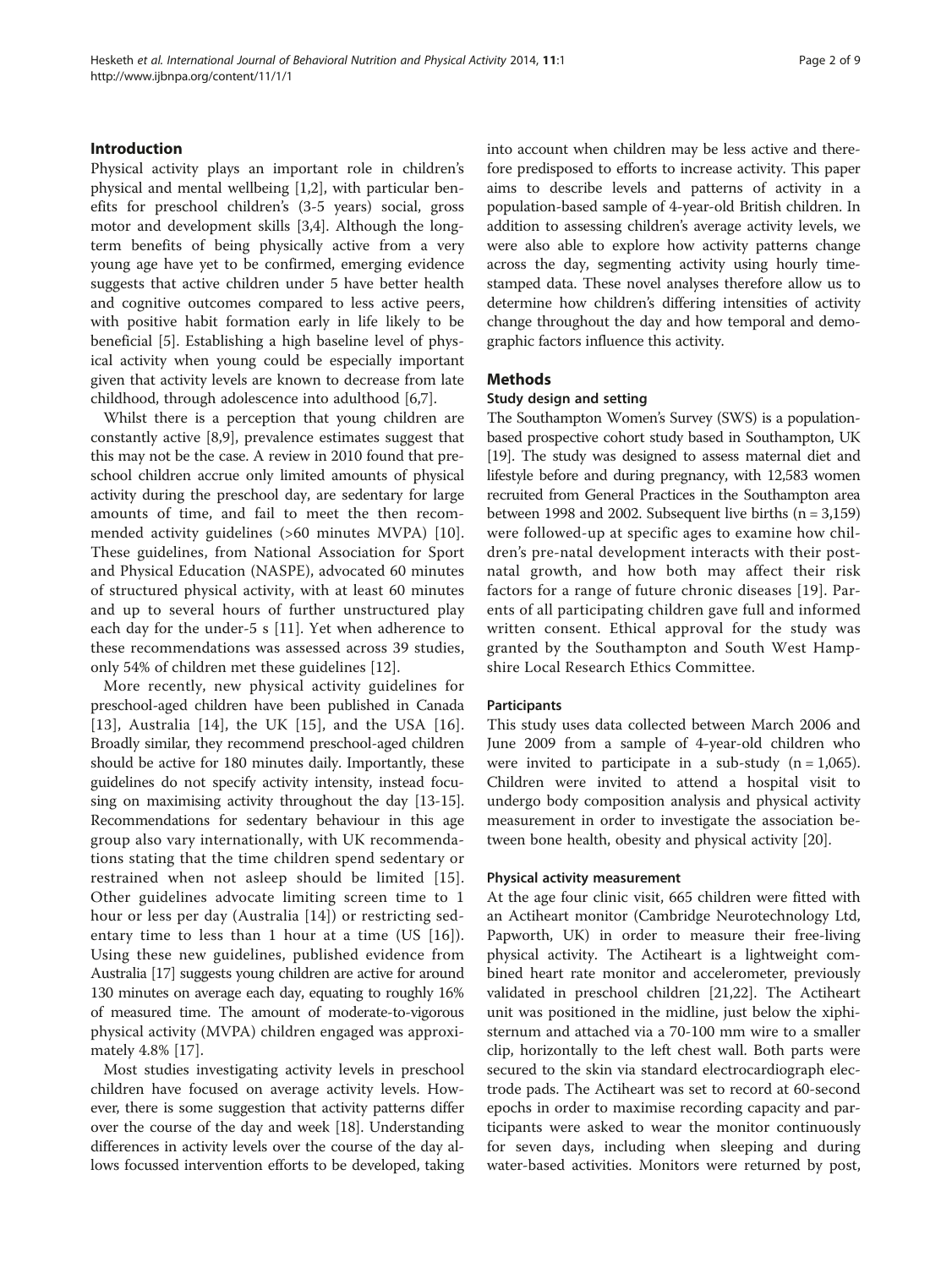along with a maternal questionnaire to assess potential correlates of physical activity, previously validated in mothers of preschool children [\[23](#page-8-0)].

### Outcome variables

Only accelerometry data were used for this analysis, as equations to combine heart-rate and accelerometer data are yet to be developed for this age-group. Data were analysed using a bespoke program (MAHUffe [\[24](#page-8-0)]). All recordings between 11 pm and 6 am were removed with those between 9 pm and 11 pm removed if they included more than 45 minutes of sedentary time. This period was deemed to reflect the hours that children spent sleeping, and represents a conservative estimate of sleep time [[25](#page-8-0)]. Data periods of 100 minutes or more with zeroactivity counts were removed [\[26\]](#page-8-0), as were days with <600 minutes of recording, with 10 hours of activity being the cut-off to define a valid day [[27](#page-8-0)]. The accelerometer output was derived as counts per minute (cpm) for all children and thresholds for light (LPA, >20 cpm), moderate (>400 cpm), and vigorous (>600 cpm) activity were used to determine time spent at each activity intensity for each hour between 6 am and 11 pm. Moderate–to-vigorous activity (MVPA) was calculated as >400 cpm. True sedentary time was derived by subtracting 'active' time (>20 cpm) from total valid registered time. Average daily minutes spent at each activity intensity were also calculated for all children. The Actiheart cut-points, applying a conversion factor of 5, were derived and validated experimentally in children and adolescents [\[28,29\]](#page-8-0). These equate to thresholds of 100 counts for LPA and 2000 counts for MVPA in the Actigraph 7164 accelerometer (Actigraph, Pensacola, FL, USA), which are broadly aligned with the respective preschool-specific cut points [\[30-33\]](#page-8-0).

### Exposure variables

Hour, time of day and week, and season (winter: December-February; spring: March-May; summer: June-August; autumn: September-November) were obtained from the accelerometer output. Each day was split into three periods: morning (6 am-12 pm), afternoon (12-5 pm) and evening (5-11 pm). These three time periods were chosen to reflect plausible segmentation of UK preschool-aged children's days: formal preschool sessions usually begin or end at 12 pm, and children may remain in care until early evening (~5 pm). Child's age, gender, and height assessed using a Leicester height measure, and weight assessed using calibrated digital scales (Seca, Ltd., Birmingham, UK) [\[20](#page-8-0)] were recorded during the visit. Height and weight were used to calculate child's body mass index  $(BMI)$  (kg/m<sup>2</sup>) and child's BMI z-score [[34\]](#page-8-0), indicating how many units of standard deviation a child's BMI is above or below the average BMI value for their age and sex. BMI z-score was then used to categorise each child

as under-weight, normal or over-weight/obese using the International Obesity Task Force classification [\[35](#page-8-0)]. Two variables were derived from the maternal questionnaire. Childcare, nursery or preschool attendance was classified as either full-time ( $\geq$ 30 hours per week), or part-time or other (<30 hours per week). The age that mothers left full-time education was used to derive three categories ( $\leq 16$  years, 17-18 years and >18 years). Due to the study design, paternal data was not available.

### Statistical analysis

Analyses were carried out using STATA/SE 11 [\[36](#page-8-0)]. Demographic characteristics of children with  $(n = 593)$ and without valid physical activity data  $(n = 492)$  were compared using independent t-tests. A significance level of 0.05, set a priori, was used for all tests.

Descriptive characteristics of the sample and overall daily minutes spent in each activity intensity were calculated, along with the percentage contribution of each intensity to total activity.

To investigate the influences on children's MVPA, LPA and sedentary activity, a series of two-level random intercept models were used. Daily observations at level 1 were nested within participants at level 2. For each outcome, average daily activity level and activity segmented across the day (morning, afternoon and evening) were assessed. Due to non-normality, the logarithm of MVPA was used for regression analyses. As these regression coefficients refer to the log-transformed outcome variable, beta values were exponentiated to give a ratio of the geometric means (GMR). A GMR can be interpreted similarly to a risk or odds ratio: any deviation from 1 indicates a% difference in MVPA relative to the respective reference category in the exposure variable. All models were adjusted for sex, weight status, age child's mother left fulltime education, time of the week (weekday vs. weekend) and season. Two sets of sensitivity analyses were conducted to explore the impact of including children with differing numbers of valid days: first including and excluding children with only one or two days of valid physical activity data ( $n = 49$ ), and second children with and without activity data for both weekday and weekend days ( $n =$ 85).

### Results

A total of 593 children (89%) had valid physical activity data for one or more days (mean 5.1 (SD 1.4) days), with a mean wear time of just over 14 hours (mean: 852 (37.8) minutes) each day. We found no significant differences in child's sex, maternal age at child's birth or mother's age leaving education between children who did and did not have valid activity data, suggesting included children are representative of the overall study population. Descriptive characteristics for the sample are presented in Table [1](#page-3-0),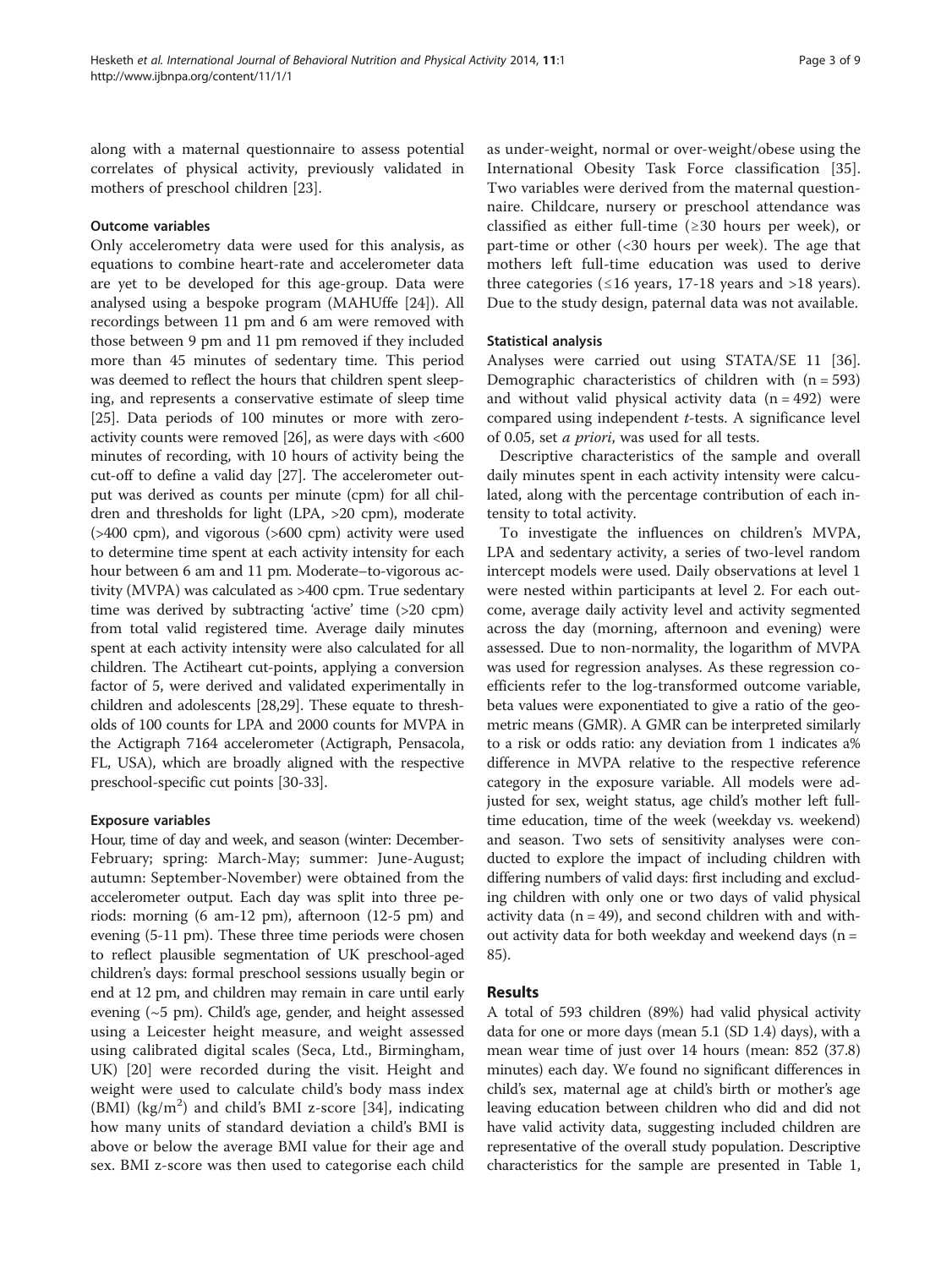### <span id="page-3-0"></span>Table 1 Characteristics of 4-year-old children with valid Actiheart data  $(n = 593)$ .

| Female (n (%))                              | 300 (51)  |
|---------------------------------------------|-----------|
| Age (years)                                 | 4.1(0.1)  |
| Ethnicity (% non-white)                     | 17(3)     |
| Children attend childcare full time         | 45 (8)    |
| <b>BMI</b> z-score                          | 0.15(1.1) |
| Weight status (IOTF classification) (n (%)) |           |
| Underweight                                 | 42 (7)    |
| Normal                                      | 474 (80)  |
| Overweight/Obese                            | 77 (13)   |
| Age mother left education (n (%))           |           |
| $\leq$ 16 years                             | 190 (32)  |
| 17-18 years                                 | 213 (36)  |
| $\geq$ 18 years                             | 190 (32)  |
| Season of measurement (n (%))               |           |
| Winter                                      | 143 (24)  |
| Spring                                      | 145 (24)  |
| Summer                                      | 153 (26)  |
| Autumn                                      | 155 (26)  |

All values are mean  $\pm$  SD unless stated otherwise; SD: standard deviation; BMI: Body Mass Index; IOTF: International Obesity Task Force; Winter: December-February; Spring: March-May; Summer: June-August; Autumn: September-November.

with average daily activity levels and segmented across the day presented in Table [2](#page-4-0).

All children met the current UK recommended guidelines of 180 minutes of activity per day (at any intensity above sedentary) on 100% of days measured. On just over half of the days measured, children engaged in >60 minutes of MVPA (former activity guideline), with boys meeting this guideline on significantly more measurement days than girls (55 vs. 49% of measurement days,  $p < 0.001$ ).

Children's average hourly activity levels across the day are shown in Figure [1.](#page-4-0) Although average daily time spent in sedentary activity, LPA and MVPA showed few differences by subgroups, multiple differential associations for all outcomes were seen when activity was segmented across the day (Tables [3, 4](#page-5-0) and [5](#page-6-0)). Sensitivity analyses showed that results did not differ when children ≤2 days of valid activity data were included or excluded from analyses, nor when children with and without one valid weekday and weekend day were included or excluded. All children with ≥1 day of valid activity data were therefore included in analyses.

Girls were more sedentary ( $β = 6.3$ , (95% C.I. 1.8, 10.8)) and less active  $(LPA: -8.5 (-14.6, -2.4))$  in the mornings, engaging in 18% less MVPA (GMR:0.82 (0.73, 0.91)) compared to boys. Girls also engaged in less MVPA in the evenings (0.83 (0.74, 0.94)). Underweight children were more sedentary in the afternoons compared to their normal weight peers. Compared with children whose mothers left school at or before 16, children whose mothers left school after 18 were more sedentary and less active (engaging in less LPA and MVPA) in the evenings.

Children who attended preschool full-time were more sedentary and less active in the mornings compared to children attending part-time. Moreover, children were also more sedentary and less active on weekend mornings compared to weekdays. The reverse was true on weekend afternoons and evenings: children were less sedentary and engaged in more MVPA on weekend afternoons, and were more active in the evenings compared to weekdays. Compared to winter months, children engaged in less LPA in the morning during summer, but were also less sedentary and engaged in more MVPA on summer evenings.

### **Discussion**

This study showed that British 4-year old children spend on average 67% of their day being active, engaging predominately in LPA  $({\sim}88\%$  of active time). Although few differences in average activity levels were observed, the current study provides novel information about how temporal and demographic factors differentially influence children's activity when segmented across the day. Child's sex and weight status, age their mother left fulltime education, attending childcare full-time, time of the week and season were all independently associated with children's activity levels at different times of the day. These time-specific observations are likely to be important for intervention development, indicating that focussing on (specific subgroups in) periods when children are less active, for example girls in the mornings, or during winter months, may result in larger increases in children's activity.

Based on the data presented here, all children met the current UK activity guidelines. Although these guidelines are comparable to Australian recommendations, previous estimates indicate that only 5.1% of Australian children met these guidelines [[17](#page-8-0)]. The proportion of time children spent active in this study  $({\sim}67%)$  was also higher than reported previously in studies in Europe  $(\sim 16\%)$  [\[37,38\]](#page-8-0) and Australia( $\sim 16\%$ ) [\[17](#page-8-0)]. Several factors, including the population studied, the measure of physical activity and wear and processing protocols, are likely to contribute to these differences across studies. These data were collected in a population-based sample, as opposed to a pre-school or care-setting based sample as is more commonly used [[17,38](#page-8-0)]. Moreover, previous studies have predominantly used Actigraph accelerometers worn on the hip during waking hours and taken off during water-based activities [\[17,37,38\]](#page-8-0). The waterproof Actiheart monitor, worn continuously for 24 hours each day, is therefore likely to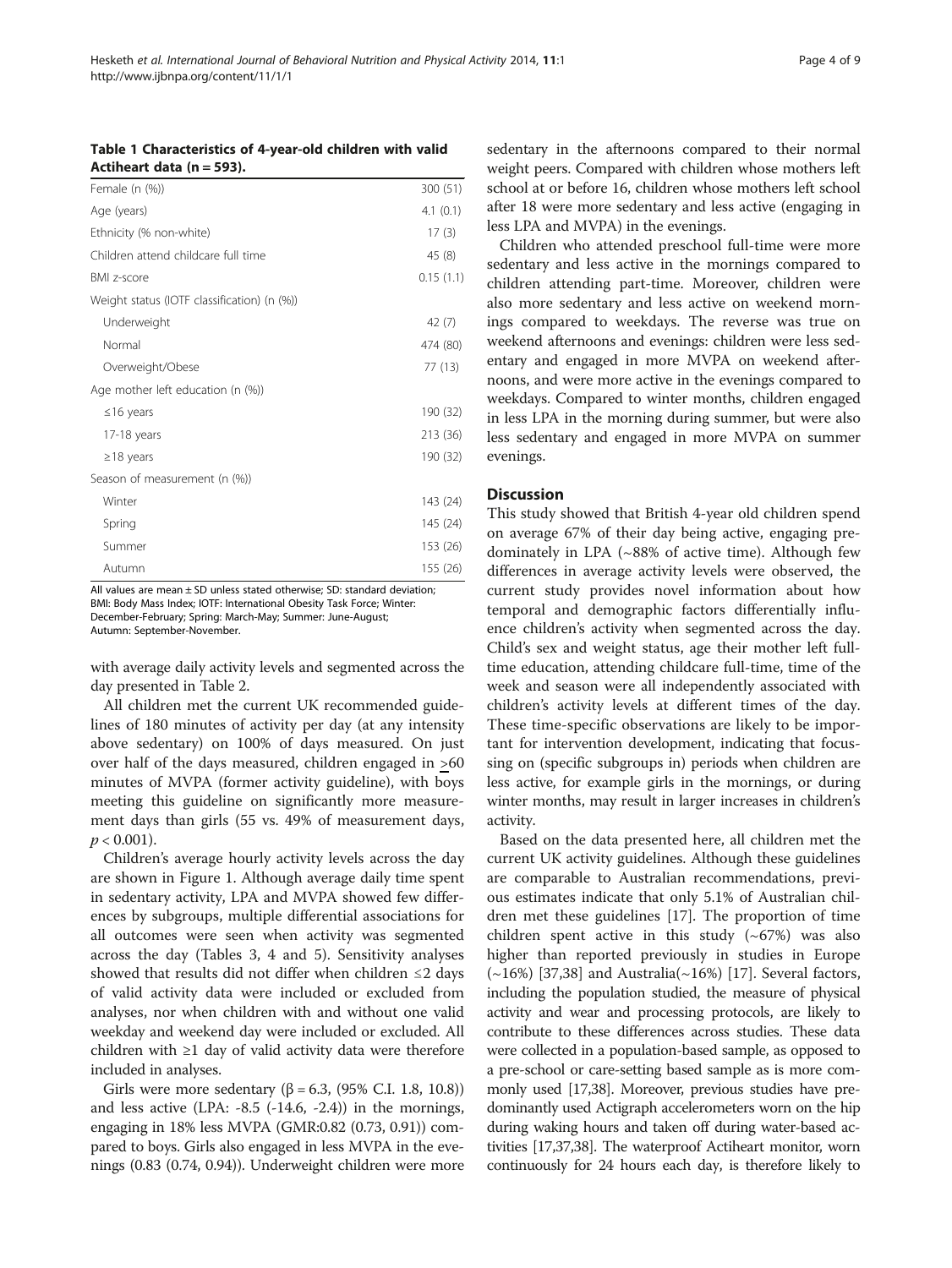|                 | Daily total (SD) | % Active time $^{\circ}$ | Morning      | Afternoon    | Evening      |
|-----------------|------------------|--------------------------|--------------|--------------|--------------|
| Registered time | 852.0 (37.8)     | $\overline{\phantom{a}}$ | 299.1 (44.9) | 299.7 (4.3)  | 254.2 (34.6) |
| Sedentary       | 283.5 (72.2)     | $\overline{\phantom{a}}$ | 91.1(40.0)   | 77.8 (46.6)  | 116.2 (44.2) |
| Active          | 568.5 (79.5)     | ٠                        | 208.0 (55.3) | 221.9 (46.9) | 138.0 (55.1) |
| Light           | 498.9 (65.8)     | 88%                      | 185.4 (47.5) | 189.9 (39.2) | 123.6 (47.7) |
| <b>MVPA</b>     | 69.6 (30.7)      | 12%                      | 22.6 (19.0)  | 32.0 (23.9)  | 14.4 (16.0)  |
| Moderate        | 35.8 (14.9)      | 6%                       | 11.7(9.4)    | 16.0(11.2)   | 8.0(7.9)     |
| Vigorous        | 32.8 (18.7)      | 6%                       | 10.7(11.6)   | 15.6 (15.2)  | 6.2(9.7)     |

<span id="page-4-0"></span>Table 2 Children's average daily activity levels and segmented across the day (in minutes)

SD: Standard deviation; a: Percentage of average total daily active time that children spent at given intensity; MVPA: Moderate and vigorous physical activity; Morning: 6 am-12 pm; Afternoon: 12-5 pm; Evening: 5-11 pm.

have captured more of children's daily activity. Further, the cut points used here, equivalent to those previous applied to Actigraph data [[30,31,39\]](#page-8-0), were derived experimentally and validated against doubly labelled water [\[29](#page-8-0)]. As other studies have used higher cut points to classify active time [[17,37,38\]](#page-8-0), they are likely to report lower levels of activity. Taken together, varying study methods and lack of raw count per minute data to compare between studies [\[40](#page-8-0)], make comparison of prevalence estimates of young children's activity, and their compliance with guidelines, problematic [[27](#page-8-0)].

We observed that children spend the majority of their time in LPA. Provided that ≥100 cpm is a valid threshold for LPA [\[30,31\]](#page-8-0), and even accounting for differences in classification according to accelerometer cutpoints [[41](#page-8-0)], children's light activity levels are 'sufficient' to comfortably satisfy current activity guidelines. It may however be important to consider whether specifying activity intensity along with a total activity guideline is necessary for this age-group. LPA may confer limited health benefits for young children, if, as is the case in older children and adults, benefits to health are associated with more vigorous intensity activity [\[42,43\]](#page-8-0). Indeed, in this sample of children, MVPA (and not LPA) has been found to be positively associated with bone density [[44\]](#page-8-0) and vigorous activity with lower fat mass [[45](#page-8-0)]. The relevance of this debate is further highlighted by the recent observation that more than 1 in 5 UK children are either overweight or obese on entering school at age 5 [[46](#page-8-0)], which seems at odds with observations that all children are sufficiently active. The importance of activity intensity in younger children therefore requires further investigation to inform future activity guidelines for the under-5 s.

Increasingly, evidence suggests that even at a young age boys are more active than girls [\[17,37,47](#page-8-0)], which was also observed here. This study adds to the current literature by highlighting that these differences are not consistent throughout the day. Sex differences were most apparent in

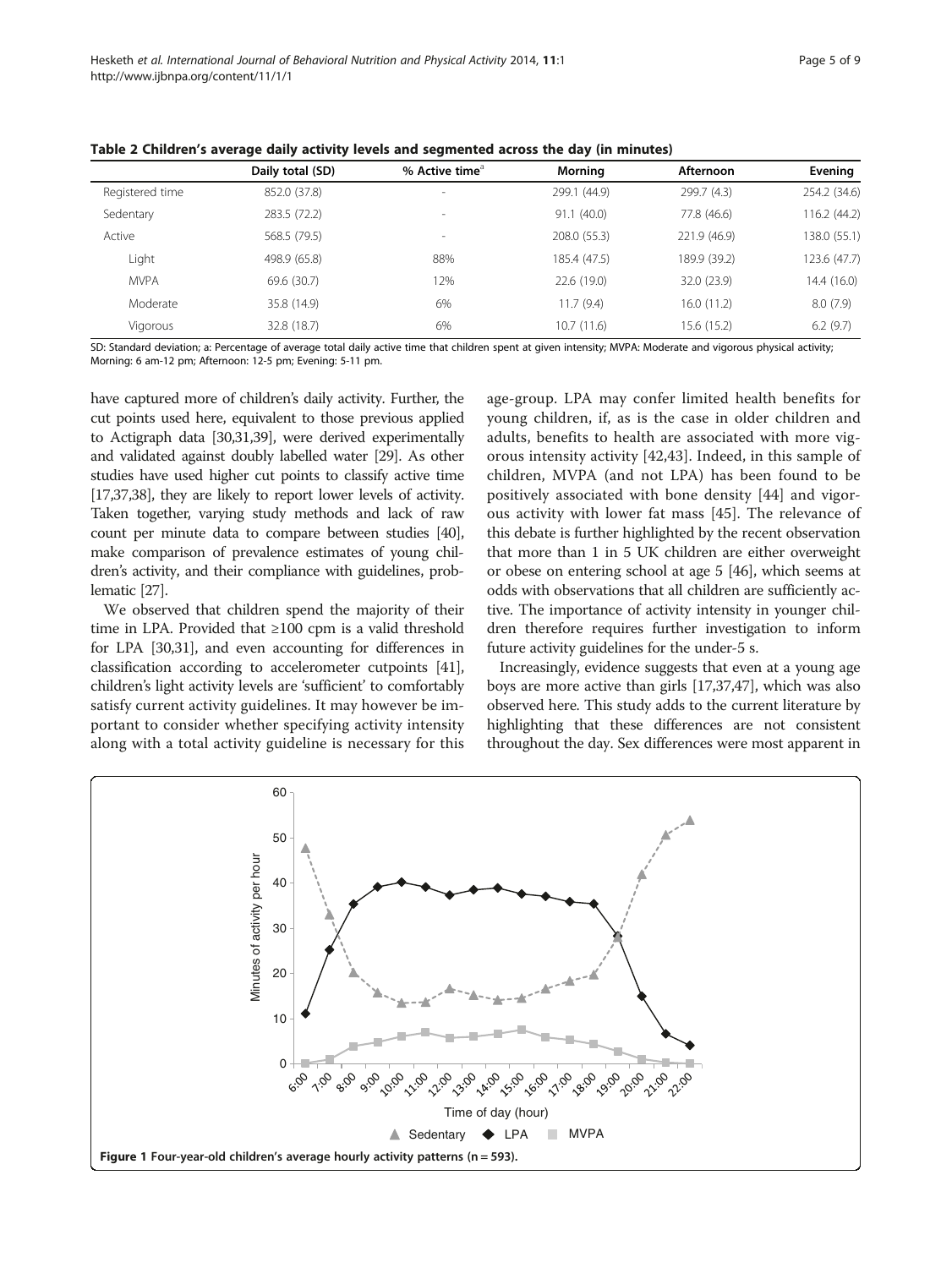|                                                            | $\beta^a$ (95% C.I.)        |                          |                              |                              |
|------------------------------------------------------------|-----------------------------|--------------------------|------------------------------|------------------------------|
|                                                            | Daily total                 | Morning                  | Afternoon                    | Evening                      |
| Sex (ref: male)                                            | 10.7 (-1.9, 23.4)           | 6.3 $(1.8, 10.8)$ **     | $2.8$ ( $-3.1$ , $8.6$ )     | $2.9$ (-2.4, 8.3)            |
| Weight status (ref: normal weight)                         |                             |                          |                              |                              |
| Overweight                                                 | $12.3$ (-7.0, 31.7)         | $1.6$ ( $-5.3$ , $8.5$ ) | $3.7$ ( $-5.3$ , 12.6)       | $6.7$ ( $-1.5$ , $14.9$ )    |
| Underweight                                                | 19.3 (-5.9, 44.5)           | 8.2 (-0.76, 17.3)        | 13.3 (1.6, 25.0)*            | $2.7$ (-8.0, 13.4)           |
| Child in full-time childcare (ref: part-time)              | 22.7 (-0.78, 46.0)          | 14.2 (5.9, 22.5)**       | $8.0$ ( $-2.8$ , $8.7$ )     | $0.3$ (-9.6, 10.2)           |
| Age mother left full time education (ref: $\leq 16$ years) |                             |                          |                              |                              |
| 17-18 years                                                | $0.75$ ( $-14.7$ , $16.2$ ) | $-0.90$ $(-6.4, 4.6)$    | $-1.2$ ( $-8.2, 5.9$ )       | $3.1$ ( $-3.5$ , $9.6$ )     |
| $\geq$ 18 years                                            | 13.7 (-2.1, 29.5)           | $3.0$ (-2.6, 8.6)        | $0.40$ (-6.8, 7.7)           | $10.8$ (4.1, 17.4)**         |
| Time of the week (ref: weekday)                            | $-1.6$ ( $-7.6$ , 4.3)      | 5.6 $(2.9, 8.4)$ **      | $-3.7$ ( $-6.6$ , $-0.80$ )* | $-2.8$ $(-5.8, 0.11)$        |
| Season (ref: winter)                                       |                             |                          |                              |                              |
| Spring                                                     | $-3.6$ $(-20.9, 13.6)$      | $0.39$ ( $-5.5$ , 7.1)   | $-5.9$ $(-13.8, 2.0)$        | $-1.2$ ( $-8.5, 6.2$ )       |
| Summer                                                     | $-1.7$ ( $-19.5$ , $16.0$ ) | $4.5$ (-1.9, 11.0)       | $-0.10$ $(-8.3, 8.1)$        | $-9.0$ ( $-16.6$ , $-1.4$ )* |
| Autumn                                                     | $5.4$ ( $-12.5$ , 23.3)     | $0.44$ $(-5.7, 6.6)$     | $2.8$ (-4.9, 10.6)           | $2.4$ (-4.8, 9.6)            |

### <span id="page-5-0"></span>Table 3 Adjusted associations between daily sedentary time/segmented across the day and temporal and demographic factors

<sup>a</sup>β co-efficient represents the difference in minutes spent sedentary compared to the reference category for the given time segment. Final results from a two-level random intercept models adjusted for sex, weight status, time in childcare, age child's mother left full-time education, time of the week (weekday vs. weekend) and season (Winter: December-February; Spring: March-May; Summer: June-August; Autumn: September-November); \*p < 0.05; \*\* p < 0.01.

the mornings, with girls being relatively less active and more sedentary than boys. In contrast, children's weight status did not appear to have an influence on children's activity across the day. As similar finding have been seen previously in this age group [[18](#page-8-0)], these patterns may be indicative of preschool-aged children's activity across the day, and future interventions may need to consider a temporal focus to differentially target boys and girls.

Interestingly, children who attended nursery full-time compared to part-time were more sedentary and less active in the mornings. It has been suggested previously that childcare may influence children's physical activity levels [[10](#page-7-0)], but the measure used here provides only a basic idea of whether children were usually in childcare full- or parttime. As it was not possible to determine where children were during the measurement week, further work is required to determine whether activity levels differ by time

## β<sup>a</sup> (95% C.I.) Daily total **Morning Afternoon** Evening Sex (ref: male) -11.1 (-22.7, 0.47) -8.5 (-14.6, -2.4)\*\* -0.70 (-5.4, 4.0) -2.9 (-9.0, 3.2) Weight status (ref: normal weight) Overweight 3.4 (-14.3, 21.3) 5.6 (-3.7, 15.1) -0.26 (-7.5, 7.0) -2.6 (-12.0, 6.7) Underweight -4.2 (-27.3, 18.9) -6.0 (-18.3, 6.2) -7.6 (-17.1, 1.8) 3.4 (-8.9, 15.6) Child in full-time childcare (ref: part-time) -11.7 (-33.2, 9.8) -12.4 (-23.8, -1.1)\* -4.2 (-12.9, 4.6) 6.1 (-5.2, 17.4)

### Table 4 Adjusted associations between daily LPA/segmented across the day and temporal and demographic factors

|                                                            | Daily total                | Morning                        | Afternoon                  | Evening                        |
|------------------------------------------------------------|----------------------------|--------------------------------|----------------------------|--------------------------------|
| Sex (ref: male)                                            | $-11.1$ $(-22.7, 0.47)$    | $-8.5$ ( $-14.6$ , $-2.4$ )**  | $-0.70$ $(-5.4, 4.0)$      | $-2.9$ $(-9.0, 3.2)$           |
| Weight status (ref: normal weight)                         |                            |                                |                            |                                |
| Overweight                                                 | $3.4$ ( $-14.3$ , $21.3$ ) | $5.6$ (-3.7, 15.1)             | $-0.26$ $(-7.5, 7.0)$      | $-2.6$ ( $-12.0$ , 6.7)        |
| Underweight                                                | $-4.2$ $(-27.3, 18.9)$     | $-6.0$ $(-18.3, 6.2)$          | $-7.6$ $(-17.1, 1.8)$      | $3.4$ ( $-8.9$ , $15.6$ )      |
| Child in full-time childcare (ref: part-time)              | $-11.7$ ( $-33.2$ , 9.8)   | $-12.4$ ( $-23.8$ , $-1.1$ )*  | $-4.2$ ( $-12.9$ , $4.6$ ) | $6.1$ ( $-5.2$ , 17.4)         |
| Age mother left full time education (ref: $\leq$ 16 years) |                            |                                |                            |                                |
| $17-18$ years                                              | $-1.4$ ( $-15.6$ , 12.8)   | $3.2$ (-4.3, 10.7)             | $-0.40$ $(-6.2, 5.4)$      | $-5.1$ $(-12.6, 2.4)$          |
| $\geq$ 18 years                                            | $-13.9$ ( $-28.4$ , 0.6)   | $6.2$ ( $-1.4$ , $13.8$ )      | $-2.9$ ( $-8.7, 3.0$ )     | $-15.3$ ( $-22.9$ , $-7.7$ )** |
| Time of the week (ref: weekday)                            | $-3.7$ $(-9.1, 1.6)$       | $-11.3$ ( $-14.0$ , $-8.6$ )** | $0.17$ ( $-2.5$ , $2.8$ )  | 7.9 $(5.0, 10.8)$ **           |
| Season (ref: winter)                                       |                            |                                |                            |                                |
| Spring                                                     | $2.6$ ( $-13.1$ , $18.3$ ) | $6.3$ (-1.9, 14.4)             | $1.5$ (-4.9, 8.1)          | $-5.2$ ( $-13.4$ , $3.1$ )     |
| Summer                                                     | $-0.44$ $(-16.7, 15.8)$    | $-10.1$ ( $-18.6$ , $-1.5$ )*  | $-1.9$ $(-8.6, 4.9)$       | $7.7$ ( $-0.95$ , $16.3$ )     |
| Autumn                                                     | $-7.6$ $(-24.0, 8.8)$      | $-1.2$ ( $-9.2$ , 6.7)         | $-3.1$ (9.5, 3.3)          | $-6.0$ $(-14.0, 2.1)$          |

<sup>a</sup>β co-efficient represents the difference in minutes spent in light physical activity (LPA) compared to the reference category for the given time segment. Final results from a two-level random intercept models adjusted for sex, weight status, time in childcare, age child's mother left full-time education, time of the week (weekday vs. weekend) and season (Winter: December-February; Spring: March-May; Summer: June-August; Autumn: September-November); \*p < 0.05; \*\* p < 0.01.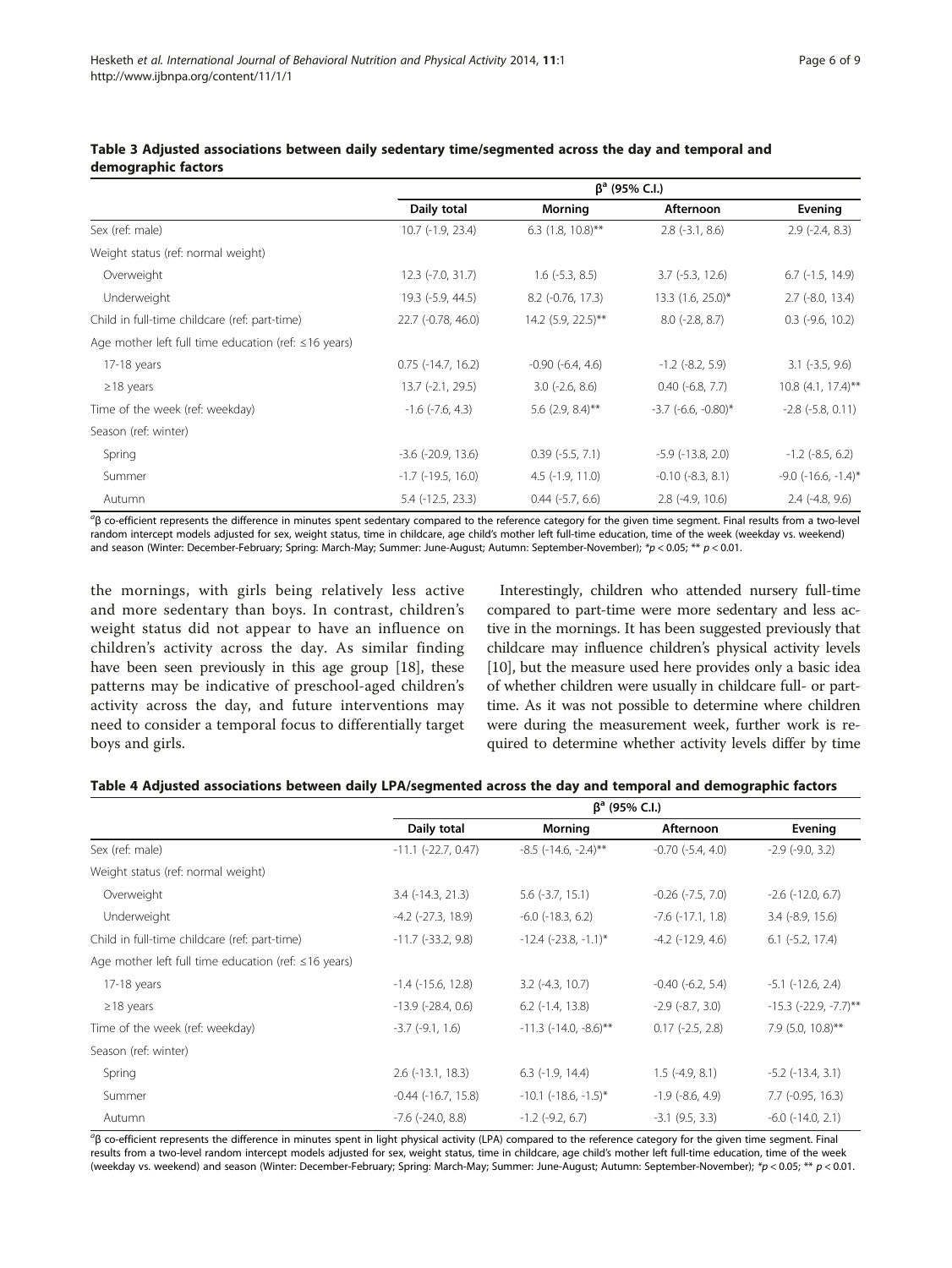|                                                            | Exponentiated $\beta^b$ (95% C.I.) |                       |                       |                       |
|------------------------------------------------------------|------------------------------------|-----------------------|-----------------------|-----------------------|
|                                                            | Daily total                        | Morning               | Afternoon             | Evening               |
| Sex (ref: male)                                            | $0.85$ (0.77, 0.94)**              | $0.82$ (0.73, 0.91)** | 0.93(0.84, 1.04)      | $0.83$ (0.74, 0.94)** |
| Weight status (ref: normal weight)                         |                                    |                       |                       |                       |
| Overweight                                                 | $0.93$ $(0.80, 1.09)$              | $0.91$ $(0.76, 1.08)$ | $0.92$ $(0.79, 1.09)$ | 0.94(0.78, 1.13)      |
| Underweight                                                | $0.86$ $(0.70, 1.04)$              | 0.89(0.70, 1.12)      | $0.84$ $(0.68, 1.03)$ | $1.01$ (0.79, 1.28)   |
| Child in full-time childcare (ref: part-time)              | $0.79$ (0.66, 0.94)**              | $0.80$ (0.65, 0.99)*  | 0.88(0.72, 1.01)      | $1.04$ $(0.83, 1.30)$ |
| Age mother left full time education (ref: $\leq 16$ years) |                                    |                       |                       |                       |
| 17-18 years                                                | $0.96$ $(0.85, 1.06)$              | 0.97(0.85, 1.12)      | $1.01$ $(0.89, 1.15)$ | $0.84$ (0.73, 0.98)*  |
| $\geq$ 18 years                                            | 0.94(0.83, 1.06)                   | $0.98$ $(0.85, 1.13)$ | 1.05 (0.92, 1.19)     | $0.72$ (0.62, 0.84)** |
| Time of the week (ref: weekday)                            | 0.97(0.93, 1.02)                   | $0.83$ (0.78, 0.89)** | $1.09$ (1.03, 1.17)** | $1.08$ (1.00, 1.17)*  |
| Season (ref: winter)                                       |                                    |                       |                       |                       |
| Spring                                                     | $1.18$ (1.03, 1.36)*               | 1.08(0.92, 1.27)      | 1.07 (0.93, 1.24)     | 1.11(0.94, 1.31)      |
| Summer                                                     | $1.15$ (1.01, 1.33)*               | 0.93(0.79, 1.09)      | 1.07 (0.92, 1.24)     | $1.38$ (1.16, 1.64)*  |
| Autumn                                                     | 1.08 (0.93, 1.23)                  | 0.99(0.85, 1.16)      | 0.98(0.85, 1.12)      | 0.98(0.83, 1.15)      |

### <span id="page-6-0"></span>Table 5 Adjusted associations between daily MVPA/segmented across the day and temporal and demographic factors

b Exponentiated β or geometric mean ratio (GMR) - any deviation from 1 indicates a% difference in moderate and vigorous physical activity (MVPA) relative to the reference category for the given time segment. Final results from a two-level random intercept models adjusted for sex, weight status, time in childcare, age child's mother left full-time education, time of the week (weekday vs. weekend) and season (Winter: December-February; Spring: March-May; Summer: June-August; Autumn: September-November); \*p < 0.05; \*\* p < 0.01.

spent in childcare and what factors in the childcare environment influence children's activity.

The differences in daily patterns observed between week and weekend days are likely to reflect families' normal working weeks, with children typically rising and going to bed earlier on weekdays. What is not clear is why children whose mothers left school at a later age were also more likely to be sedentary and less active in the evenings. As maternal employment status was not collected at the age four visit, it is not possible to determine whether this finding relates to more of these mothers being in full-time work. However, it has been shown previously that threeyear-old children with more highly educated mothers are more likely to have a set bedtime and bedtime routine [\[48](#page-8-0)], which may plausibly account for the children of higher educated mothers being less active in the evenings here.

Although not studied directly, it is likely that the observed seasonal variation, with greater activity and less sedentary time in the evenings during the summer compared to winter, reflects the longer daylight hours of summer months. Contrary to previous observations in preschool children [[49](#page-8-0)], children's average daily MVPA was higher in spring compared to winter, which appears to be the result of a consistent accumulation of more activity throughout the day. Through this novel and detailed investigation of the temporal differences in behaviour, we are able to highlight opportunities to encourage activity in children, such as specifically targetting activity during the mornings for girls, or facilitating day-time activity opportunities for preschoolers during the autumn and winter months.

### Strengths and limitations

Using data from a large population-based sample of four-year-old children, this study is one of the first to describe objectively measured physical activity levels of British preschool-aged children [\[50,51\]](#page-8-0), and highlight differences in activity across the day. As mothers were recruited before children were born, children were drawn from all socio-economic strata in the city of Southampton and surrounding areas. The sample is not therefore subject to biases seen in more commonly used (pre-)school-based samples, which by their nature exclude children who do not attend formal childcare (for sufficient amounts of time). In addition, children's activity was measured throughout the year, rather than being bounded by school terms, allowing analysis of seasonal variation.

We included all children with at least one valid day of physical activity data to maximise our sample size and power. However, sensitivity analyses showed that restricting the sample to those with valid physical activity for ≥3 days or to those with at least one weekday and weekend day did not alter the results. We also found no significant differences between those who did and did not provide valid activity data at age 4, suggesting that the sample is likely to be representative of the Southampton study population and wider population. This said, participants were predominately white British in keeping with the Southampton region  $(\sim 82\%)$  [\[52](#page-8-0)], and fewer children in this sample were overweight or obese compared to the national average [\[46\]](#page-8-0). Care should therefore be taken in generalizing these results to specific sub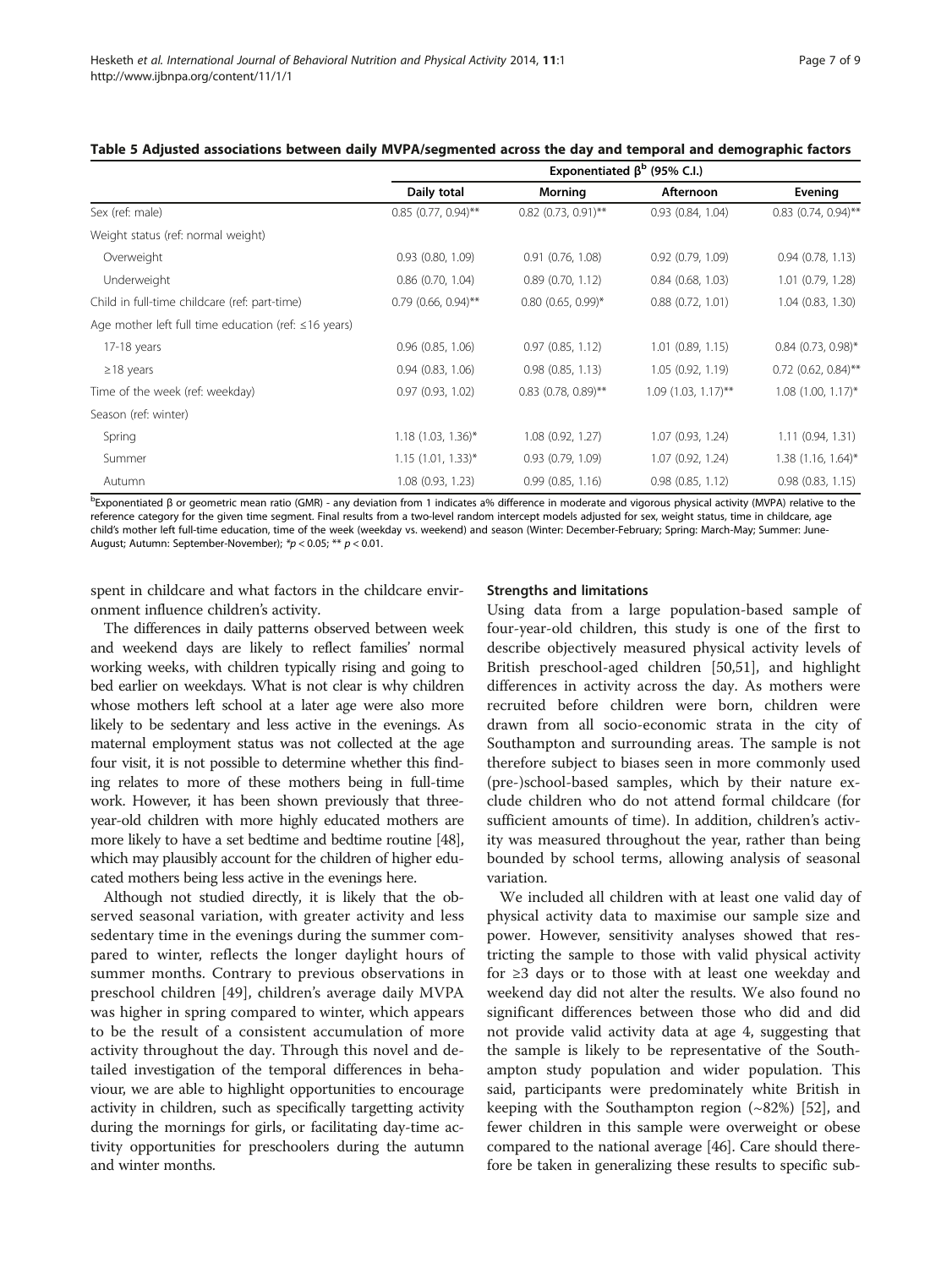<span id="page-7-0"></span>populations, including those from ethnic minorities or populations with high levels of childhood overweight/ obesity.

The novel use of time-stamped data, dividing days into three time periods, allows a more detailed description of the temporal patterns of children's activity across the day. These segments reflect plausible subdivision of preschoolaged children's days, with sessional care offered from Monday-Friday in the UK. Although most children in this sample attended childcare at least part-time, timematched care attendance data was not available to determine what influence childcare attendance had on their physical activity levels. However, by segmenting the day in this way, clear times do appear during which public health interventions to increase activity in specific subgroups may be more likely to show a beneficial impact.

Actiheart monitors present a valid [\[21,22\]](#page-8-0) and feasible form of measuring young children's activity, providing increased wear time and therefore enhanced characterization of children's daily activity levels, in combination with a validated questionnaire [[23](#page-8-0)]. Validation studies have shown that the use of 60-second epochs, used here to allow sufficient memory to record for 7 days, may underestimate MVPA [[53](#page-8-0)], whilst overestimating LPA [\[54](#page-8-0)]. Whilst this may have led to attenuation of the associations found here, our results still suggest that factors influencing children's sedentary, LPA and MVPA are likely to differ in the preschool-aged population.

### Conclusion

Four-year old British children accumulate sufficient activity over the day to meet current guidelines, although this activity is predominantly of light intensity for which the health benefits remain to be determined. In addition, patterning of activity varies over the day by demographic and temporal factors. These should be taken into account when developing new interventions to increase preschoolers' physical activity, for example focusing on encouraging girls' morning activity and providing opportunities for daytime activity in winter months.

### Abbreviations

PA: Physical activity; LPA: Light physical activity; MVPA: Moderate and vigorous physical activity; SWS: Southampton Women's Survey; cpm: Counts per minute; BMI: Body mass index; GMR: Geometric mean ratio.

### Competing interests

The authors declare that they have no competing interests.

### Authors' contributions

KRH was responsible for cleaning and analysing the physical activity data, conducting the data analyses and interpretation of the results, drafting the manuscript. AMM contributed to data analyses and interpretation, SJS provided statistical assistance and PJC assisted in cleaning the physical activity data. NCH, HMI, KMG & CC were responsible for the overall SWS study concept, design and oversaw the collection of data UE & EvS were responsible for conceptualisation and designed of physical activity data

collection, designed the data collection instruments. EvS additionally provided input on the data analyses and interpretation of the results. All authors critically reviewed the manuscript and approved its final version.

### Acknowledgements

We thank the mothers who gave us their time and a team of dedicated research nurses and ancillary staff for their assistance. Participants were drawn from a cohort study funded by the Medical Research Council and the Dunhill Medical Trust. In addition, we thank Kate Westgate and Stefanie Mayle from the physical activity technical team at the MRC Epidemiology Unit for their assistance in processing the accelerometer data. This work was undertaken by the Centre for Diet and Activity Research (CEDAR), a UKCRC Public Health Research Centre of Excellence. Funding from the British Heart Foundation, Economic and Social Research Council, Medical Research Council, the National Institute for Health Research, and the Wellcome Trust, under the auspices of the UK Clinical Research Collaboration, is gratefully acknowledged. The work was also supported by the Medical Research Council [programme grant numbers MC\_UU\_12015/7, MC\_UU\_12015/3 and MC\_UU\_12015/4]. The work of CC, HI, NH and KG was supported by funding from the Medical Research Council, British Heart Foundation, the Arthritis Research Campaign, National Osteoporosis Society, International Osteoporosis Foundation, Cohen Trust, the European Union Seventh Framework Programme (FP7/2007-2013) EarlyNutrition project under grant agreement n° 289346, NIHR Southampton Biomedical Research Centre and NIHR Musculoskeletal Biomedical Research Unit, Oxford.

### Author details

<sup>1</sup>UKCRC Centre of Excellence for Diet and Activity Research (CEDAR), Box 296, Institute of Public Health, University of Cambridge, Cambridge, UK. <sup>2</sup>MRC Epidemiology Unit, Institute of Metabolic Science, Box 285, Addenbrooke's Hospital, Cambridge, UK. <sup>3</sup>Department of Sport Medicine, Norwegian School of Sport Sciences, Oslo, Norway. <sup>4</sup>MRC Lifecourse Epidemiology Unit University of Southampton, Southampton General Hospital, Southampton, UK. <sup>5</sup>NIHR Southampton Biomedical Research Centre, University of Southampton and University Hospital Southampton NHS Foundation Trust, Southampton, UK.

### Received: 4 June 2013 Accepted: 20 December 2013 Published: 9 January 2014

### References

- 1. Janssen I, Leblanc AG: Systematic review of the health benefits of physical activity and fitness in school-aged children and youth. Int J Behav Nutr Phys Act 2010, 7:40.
- 2. Ekeland E, Heian F, Hagen KB: Can exercise improve self esteem in children and young people? A systematic review of randomised controlled trials. Br J Sports Med 2005, 39(11):792-798.
- 3. Timmons BW, Naylor PJ, Pfeiffer KA: Physical activity for preschool children– how much and how? Can J Publ Health 2007, 98(Suppl 2):S122-S134.
- 4. Fisher A, Reilly JJ, Kelly LA, Montgomery C, Williamson A, Paton JY, Grant S: Fundamental movement skills and habitual physical activity in young children. Med Sci Sports Exerc 2005, 37(4):684–688.
- 5. Timmons BW, Leblanc AG, Carson V, Connor Gorber S, Dillman C, Janssen I, Kho ME, Spence JC, Stearns JA, Tremblay MS: Systematic review of physical activity and health in the early years (aged 0-4 years). Appl Physiol Nutr Metab 2012, 37(4):773–792.
- 6. Nader PR, Bradley RH, Houts RM, McRitchie SL, O'Brien M: Moderate-to-vigorous physical activity from ages 9 to 15 years. JAMA 2008, 300(3):295–305.
- 7. Lader DSS, Gershuny J: The time use survey, 2005: how we spend our time. London, UK: Office for National Statistics; 2006:67.
- 8. Lopez-Dicastillo O, Grande G, Callery P: Parents' contrasting views on diet versus activity of children: implications for health promotion and obesity prevention. Patient Educ Couns 2010, 78(1):117–123.
- 9. Hesketh KD, Hinkley T, Campbell KJ: Children's physical activity and screen time: qualitative comparison of views of parents of infants and preschool children. Int J Behav Nutr Phys Act 2012, 9:152.
- 10. Reilly JJ: Low levels of objectively measured physical activity in preschoolers in child care. Med Sci Sports Exerc 2010, 42(3):502–507.
- 11. National Association for Sport and Physical Education: Active start: a statement of physical activity guidelines for children birth to five years